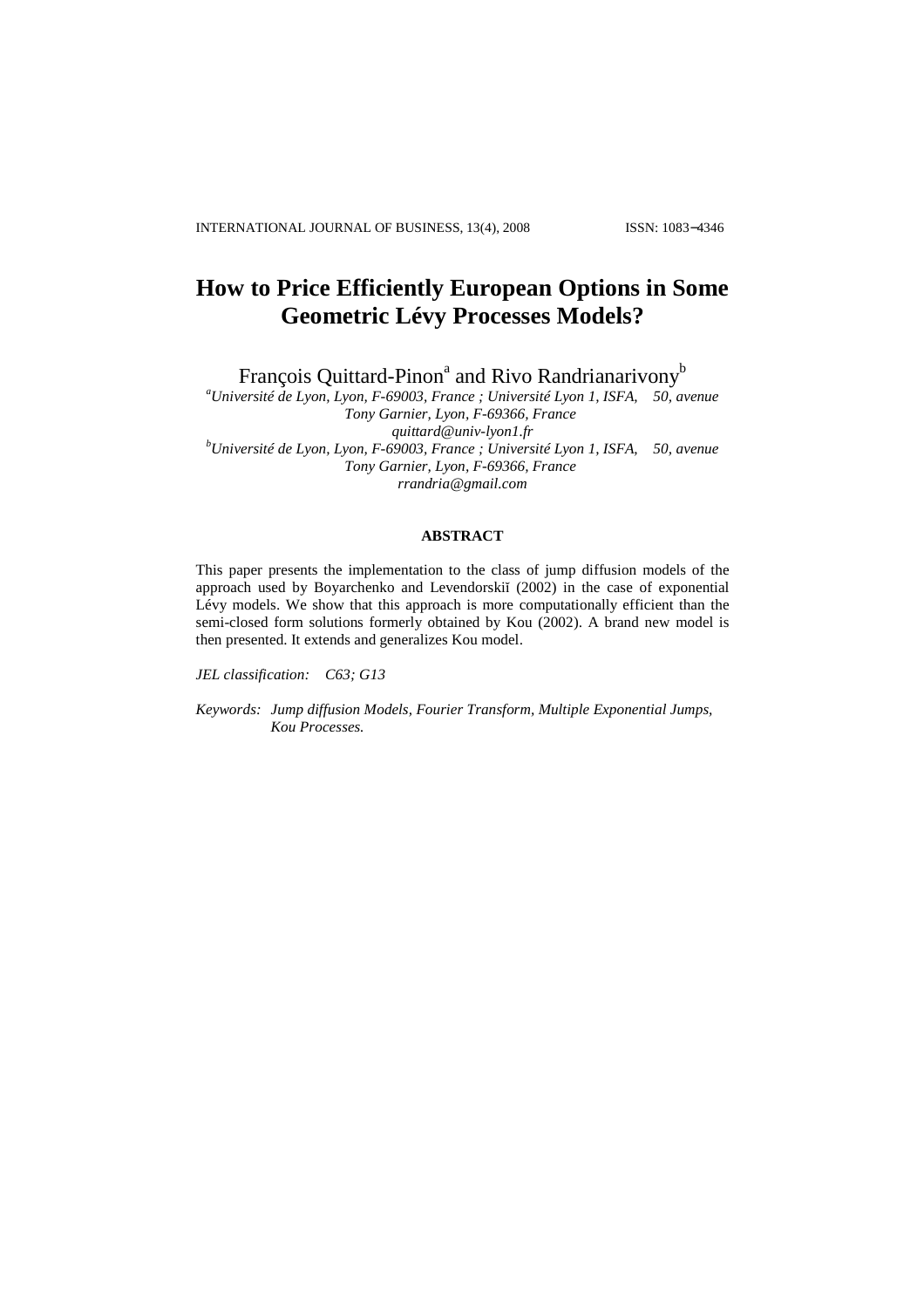### **I. INTRODUCTION**

It is now well recognized that the Gaussian hypothesis for financial assets returns is a convenient assumption but which is clearly rejected when returns are computed with high or medium frequencies. To depart from the traditional hypothesis a general modelling has been put forward for the recent years. It can be expressed in the following way: asset prices are exponentials of Lévy processes, otherwise stated the returns are Lévy processes or asset prices are geometric Lévy processes. The class of Lévy processes is very large and includes arithmetic Brownian motion. Amongst the many candidates to describe financial series and frequently used are: Generalized Hyperbolic, Normal Inverse Gaussian, Meixner, Variance Gamma, CGMY processes and of course jump diffusions. This latter group has been extensively analyzed and constitutes probably a simple and flexible choice. Furthermore any of the previous cited processes can be approximated as jump diffusions.

With geometric Lévy processes the solutions to pricing and hedging problems rarely are given in closed forms. The aim of this research is to see how efficient the Fourier approach is.

This paper is organized as follows: Section II gives the definitions of the considered processes in this article, Section III briefly develops the pricing of options in this context, Section IV presents our numerical analysis and a conclusion ends the paper.

### **II. THE CONSIDERED JUMP DIFFUSIONS**

In this section firstly we present a simple setting for jump diffusions, then we define Kou processes and in a third part we suggest a new model which extends Kou model to multiple jumps.

### **A. Assets Price Dynamics**

The three usual ways to define a jump diffusion process are by specifying its dynamics or by expressing its exponential argument, or by giving its characteristic function. Let us denote by  $S_t$  the financial asset price at time t. The first definition leads us to say that our jump diffusion process obeys the following stochastic differential equation:

$$
\frac{dS_t}{S_{t-}} = \mu \, dt + \sigma \, dW_t + d\left(\sum_{i=1}^{N_t} (Y_i - 1)\right) \tag{1}
$$

The last term models the jumps. In fact a jump is modelled by a random variable Y which transforms the price  $S_t$  to  $YS_t$ . The difference  $Y - 1$  is then the relative change in price when a Poisson jump occurs. The mathematical expectation of this relative change is given by  $\kappa = E(Y - 1)$ . The intensity or mean arrival rate of the jumps per unit time is  $\lambda$ . W is a standard Brownian motion with  $W_0 = 0$ . The constants  $\mu$  and  $\sigma > 0$  are respectively the drift and diffusive coefficient of the continuous part of the process.  $N$  is a Poisson process with intensity  $\lambda$ .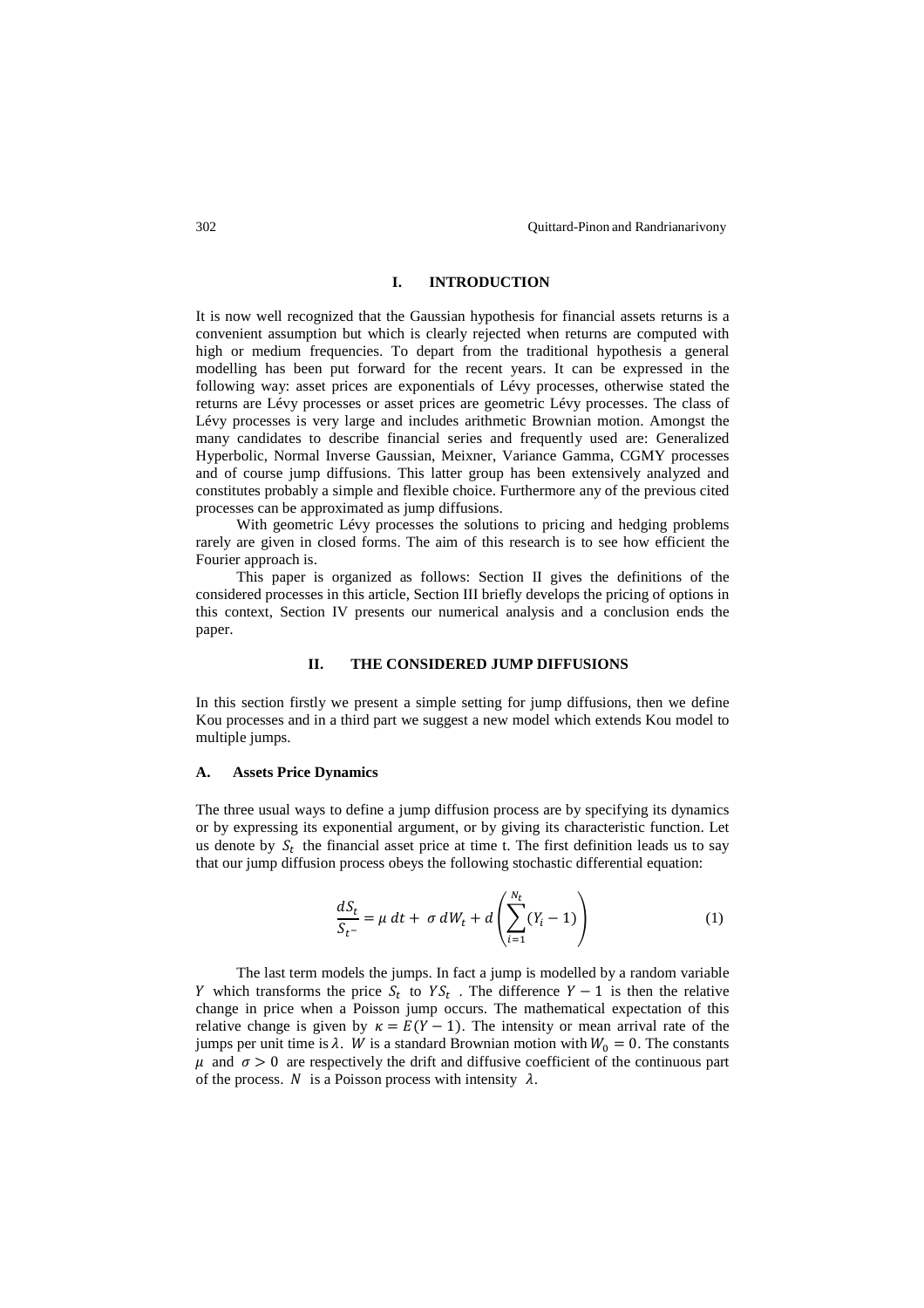Using Itō's lemma, we have the expression of the process in an exponential form:

$$
S_t = S_0 \exp(X_t)
$$

where  $S_0$  is the asset price at time zero and  $X$  can be written as

$$
X_t = \underbrace{at + \sigma W_t}_{continuous\ part} + \sum_{\substack{i=1 \ i \text{umps}}}^{N_t} J_i
$$
 (2)

where  $a = \mu - \frac{\sigma^2}{2}$  $\frac{1}{2}$ . The random variables  $(l_i)$  are independent and identically distributed and model jump sizes. They are such that  $J_i = \ln(Y_i)$ . We denote by  $\phi_J(u) = E[e^{iuJ}]$  their characteristic function. The processes W, N and the random variables  $(J_i)$  are supposed to be independent. With this modelling, the characteristic function of the random variable  $X_t$  writes

$$
\phi_{X_t}(u) = e^{\int \left( iau - \frac{\sigma^2}{2} + \lambda(\phi_J(u) - 1) \right)} = e^{-t\psi(u)}
$$

So the characteristic exponent of  $X$  reads

$$
\psi(u) = -iau + \frac{\sigma^2}{2} - \lambda(\phi_J(u) - 1) \tag{3}
$$

Now we can precisely define the two jump diffusion processes considered in our article: the Kou process and a new process generalizing it.

#### **B. Kou Model**

In this model (Kou 2002), the asset price dynamics is similar to the previous dynamics, what identifies this process is the jumps law. The jumps have a common law  $J$  whose asymmetric double exponential density  $f_I(y)$  writes

$$
f_J(y) = p \lambda_1 e^{-\lambda_1 y} 1_{y>0} + q p \lambda_2 e^{\lambda_2 y} 1_{y\leq 0}
$$
 (4)

with  $p \ge 0$ ,  $q \ge 0$ ,  $p + q = 1$ ,  $\lambda_1 > 0$ , and  $\lambda_2 > 0$ .

We call such process a Kou process. The jump part characteristic function writes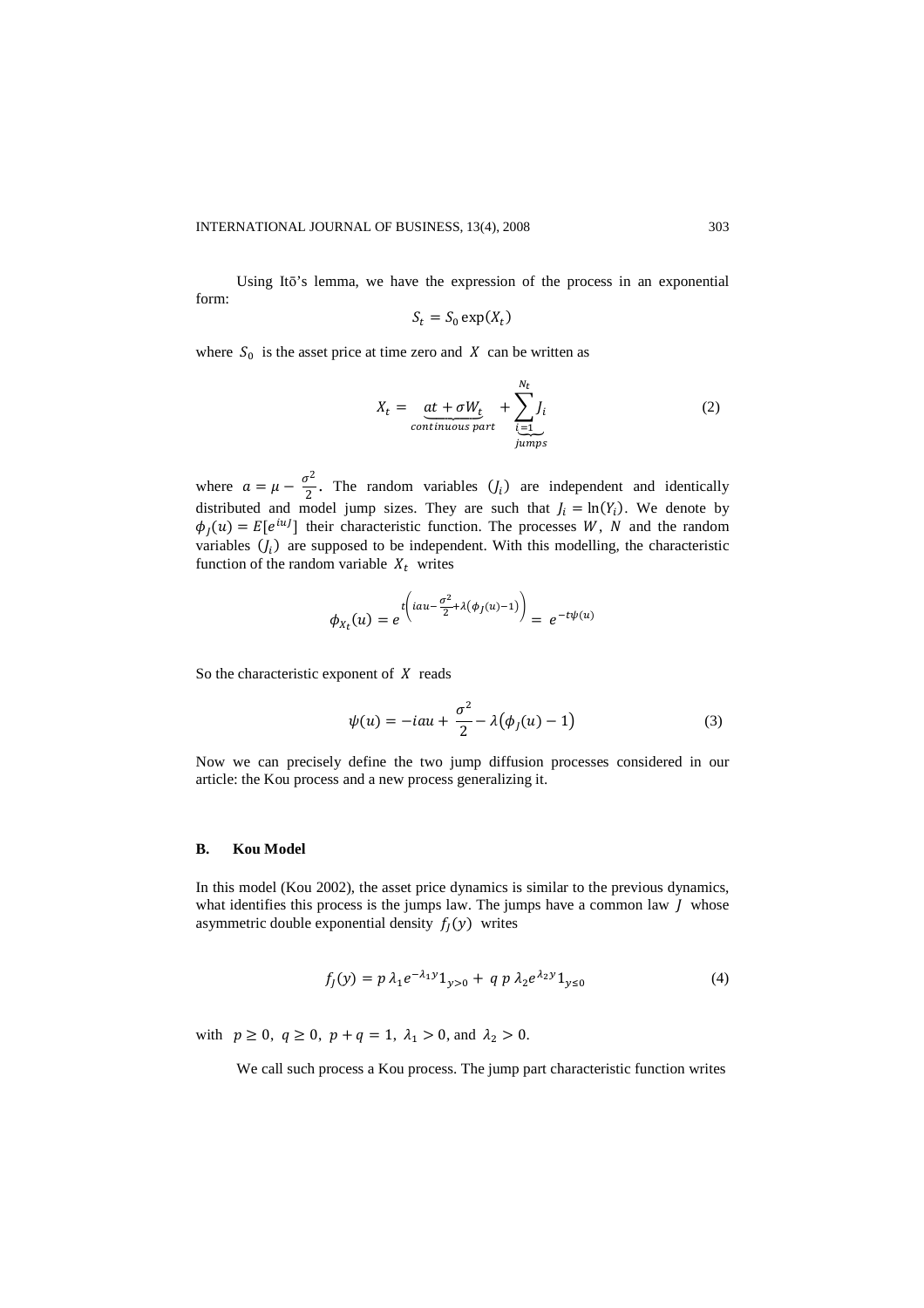304 Quittard-Pinon and Randrianarivony

$$
\phi_J(u) = \frac{p\,\lambda_1}{\lambda_1 - iu} + \frac{q\,\lambda_2}{\lambda_2 + iu}.\tag{5}
$$

This generalized characteristic function ( $u \in \mathbb{C}$ ) is well defined if  $u$  belongs to the strip

$$
-\lambda_1 < Im(u) < \lambda_2 \tag{6}
$$

where  $Im(u)$  is the imaginary part of the complex number  $u$ .

We can get  $E(Y)$  as

$$
E(Y) = E(e^{J}) = \phi_{J}(-i) = \frac{p \lambda_{1}}{\lambda_{1} - 1} + \frac{q \lambda_{2}}{\lambda_{2} + 1}.
$$
\n(7)

We must check in the sequel, the condition  $\lambda_1 > 1$  so that  $E(Y) = E(e^{\lambda}) < \infty$ , which means a jump cannot exceed in mean 100 %. This constraint remains a reasonable condition for this modelling.

### **C. A New Jump Diffusion Model**

We now suggest a new process which extends Kou process. Let  $(\eta_i)_{i \in P \cup N}$  be a finite collection of random exponential variables  $\eta_i$  with parameter  $\lambda_i$ , where P, N are two disjoint sets, and  $\lambda_i$  is strictly positive for all *i*. Consider the following sequence of positive numbers  $(p_i)_{i \in P \cup N}$  such that  $\sum_{i \in P \cup N} p_i = 1$ . We suggest the following law for the jumps *J*:

$$
J \triangleq \begin{cases} \eta_{k_1}, \text{ with probability } p_{k_1}, \\ \vdots \\ \eta_{k_p}, \text{ with probability } p_{k_p}, \\ -\eta_{l_1}, \text{ with probability } p_{l_1}, \\ \vdots \\ -\eta_{l_n}, \text{ with probability } p_{l_n}, \end{cases} \tag{8}
$$

where  $\{k_1, ..., k_p\} = P$  and  $\{l_1, ..., l_n\} = N$ . The index set P (respectively N) gathers the probabilities of the random variable  $J$  taking positive (resp. negative) values.

This jump law is a particular case of the phase-type laws described in great details in Asmussen (2000). In that setting, the negative (respectively positive) jumps follow a hyperexponential law  $H_n$  with  $n$  (resp.  $H_p$  with  $p$ ) parallel channels. The probability density function of  $J$  is

$$
f_j(x) = \sum_{i \in P} p_i \lambda_i e^{-\lambda_i x} 1_{\mathbb{R}^+} + \sum_{i \in N} p_i \lambda_i e^{\lambda_i x} 1_{\mathbb{R}^-}
$$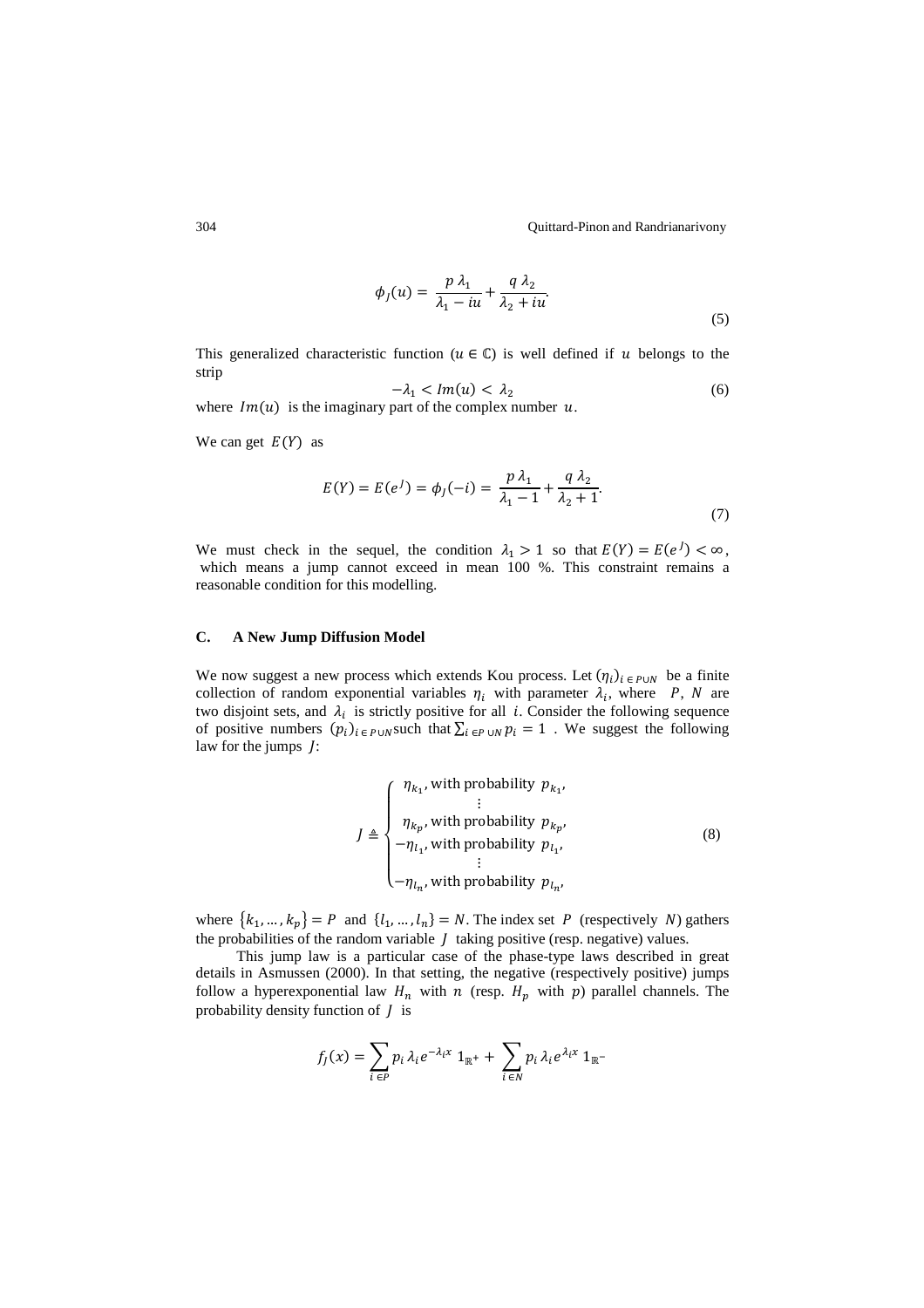and its characteristic function can be written as follows:

$$
\phi_j(u) = \sum_{i \in P} \frac{p_i \lambda_i}{\lambda_i - iu} + \sum_{i \in N} \frac{p_i \lambda_i}{\lambda_i + iu'},
$$
\n(9)

a well defined function in the following regularity strip:

$$
-\min_{i \in P} (\lambda_i) < Im(u) < \min_{i \in P} (\lambda_i). \tag{10}
$$

It is obvious that the Kou jump diffusion model is a particular case of the general model we suggest here by taking  $|P| = 1$  and  $|Q| = 1$ . As in Kou model, we must make sure that the following expectation exists

$$
E(Y) = E(e^j) = \phi_j(-i) = \sum_{i \in P} \frac{p_i \lambda_i}{\lambda_i - 1} + \sum_{i \in N} \frac{p_i \lambda_i}{\lambda_i + 1}
$$
\n(11)

by checking that for any  $i \in P$ ,  $\lambda_i > 1$ , and, consequently, no positive jump can move beyond 100 % in mean.

### **III. THE PRICING**

As far as the pricing is concerned, we use the fundamental principle of arbitrage in continuous time assuming a constant interest rate, denoted by  $r$ . Because of jumps, we are in an incomplete market, the risk-neutral probability is chosen here by using the Esscher measure, see chapter 9 of Cont & Tankov (2004) or Le Courtois & Quittard-Pinon (2007).

Because under the risk-neutral measure Q, discounted prices are martingales, for every  $t > 0$ , we must have

$$
S_0 = E_Q[e^{-rt}S_t]
$$
  
= 
$$
E_Q[e^{-rt}S_0e^{X_t}]
$$
  

$$
S_0 = S_0e^{-rt}e^{-t\psi_Q(-t)}
$$

Otherwise, it can be stated as

$$
r + \psi_Q(-i) = 0 \tag{12}
$$

It is this condition we call equivalent martingale measure condition. Now we can begin our specific analysis. We first review the Kou solution and then present the Fourier approach.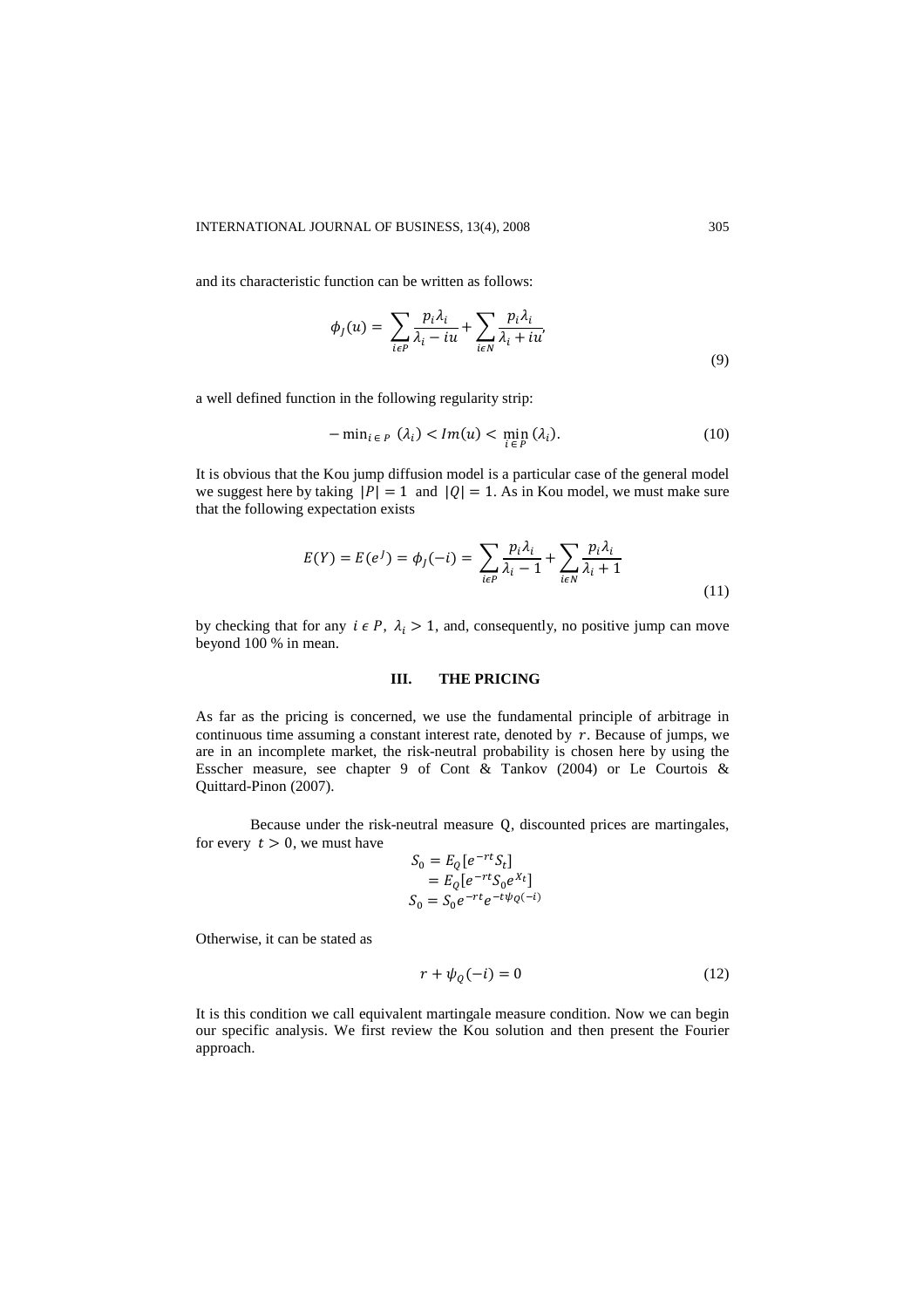#### **A. Closed Form Solutions**

Merton (1976) obtained option prices in his jump diffusion model when jumps are Gaussian. His formula expresses option prices as a series of weighted Black and Scholes prices. Similarly, Kou gave a semi-closed form formula recalled below. We assume that under the chosen risk neutral measure  $X$  is a Kou process. Let us consider the probability:

$$
P(X_t) = \gamma(a, \sigma, \lambda, p, \lambda_1, \lambda_2, a, t)
$$
\n(13)

The  $\gamma$  function is defined through a semi-closed form formula and can be found in Kou (2002), p. 1098. Using this function Kou gave the call price in the following compact formula

$$
P_{KJ}(S_{0,T}) = S_0 \gamma \left( r + \frac{\sigma^2}{2} - \lambda \kappa, \sigma, \lambda', p', \lambda'_1, \lambda'_2, \ln(K /_{S_0}), \tau \right)
$$

$$
-Ke^{-r\tau} \gamma \left( r - \frac{\sigma^2}{2} - \lambda \kappa, \sigma, \lambda, p, \lambda_1, \lambda_2, \ln(K /_{S_0}), \tau \right)
$$
(14)

where  $\kappa = E(Y - 1)$ ,  $\lambda' = \lambda(1 + \kappa)$ ,  $p' = \frac{p}{1 + \lambda}$  $rac{p}{1+\kappa} \cdot \frac{\lambda_1}{\lambda_1-}$  $\frac{\lambda_1}{\lambda_1 - 1}$ ,  $\lambda'_1 = \lambda_1 - 1$ , and  $\lambda'_2 = \lambda_2 + 1$ .

The structural parameters  $\lambda$ ,  $\lambda_1$ ,  $\lambda_2$ ,  $\sigma$ ,  $p$ , and  $q$  are Kou parameters in the risk neutral universe. Although this price formula is seemingly very concise, the tail distribution function  $\gamma$  writes as a double series where each term demands the computation of a sequence of the  $H h_n(x)$  special functions (see Abramowitz and Stegun (1974), p. 691) whose implementation and coding alone are rather unwieldy.

### **B. Fourier Analysis**

Let us consider a European contingent claim whose payoff at maturity  $T$  is given through a function payoff g such that the payoff is  $F(S_T, T) = g(X_T)$ , so F represents the derivative price at maturity T when the underlying price is  $S_T$ . The approach used in this paper is based on generalized Fourier transform as expressed by Boyarchenko and Levendorskiĭ (2002). This setting is easier to implement than the Carr and Madan (1998) approach where these authors had to modify option prices to ensure integrability condition, see also Benhamou (2000) for the Fourier approach and convergence conditions.

Suppose  $g$  is a measurable function and there exists a real number  $\delta$  such that  $e^{\delta x} g(x)$  is integrable ( $\in L^1$ ). Let us define by  $\hat{g}$  the following generalized Fourier transform of  $q$ :

$$
\hat{g}(u) = \int_{\mathbb{R}} e^{-iux} g(x) dx
$$
\n(15)

It can be extended on the line that  $Im(u) = \delta$ .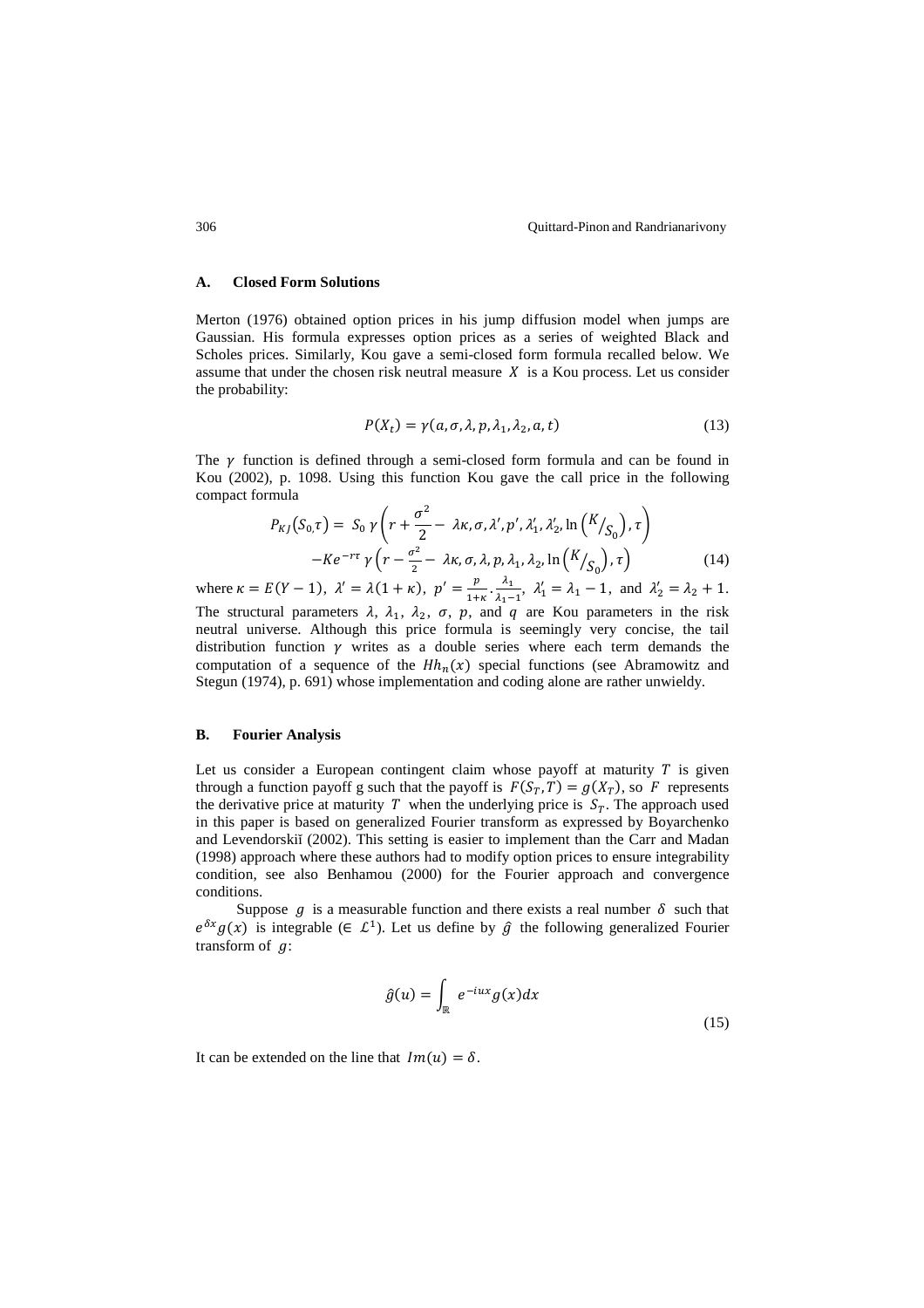### **1. General pricing formula**

It is possible (see Boyarchenko and Levendorskiĭ (2002)) to get the following formula for every European derivative

$$
F(S_0 e^x, t) = \frac{1}{2\pi} \int_{\mathbb{R}^+ i\delta} e^{iux} e^{-\tau(r+\psi(u))} \hat{g}(u) du
$$
\n(16)

For European options, the general pricing formula writes:

$$
F(S_t, t) = K \frac{1}{2\pi} \int_{\mathbb{R} + i\delta} \frac{e^{iux} e^{-\tau(r + \psi(u))}}{(-iu)(-iu + 1)} du
$$
\n(17)

where  $x = \ln(S_t/K)$ . With the constraint  $\delta < -1$  on the integration line, we obtain the arbitrage free European call price

$$
C(S_t, t) = -K \frac{1}{2\pi} \int_{\mathbb{R} + i\delta} \frac{e^{iux} e^{-\tau(r + \psi(u))}}{(u)(u+1)} du
$$
\n(18)

while we get the pricing of a European put with  $\delta > 0$ .

### **2. Numerical implementation**

With a choice for the g function and its Fourier transform  $\hat{g}$ , with equation (18), using a variable change  $u \rightarrow u + i\delta$  gives (up to the factor K)

$$
f(x,t) = \frac{1}{2\pi} \int_{\mathbb{R}} e^{iux} e^{-\tau r - \delta x} \frac{e^{-\tau \psi(u+i\delta)}}{(-iu+\delta)(-iu+\delta+1)} du
$$

where  $f(x, t) = F(S_0 e^x, t) / K$ .

Grouping the  $x$  and  $u$  terms leads to rewrite the general formula for European options (17) in the following synthetic expression

$$
f(x,t) = R(x,\delta) \times \frac{1}{2\pi} \int_{\mathbb{R}} e^{iux} \varphi(u,\delta) du
$$
\n(19)

where  $R(x, \delta) = e^{-\tau r - \delta x}$  and  $\varphi(u, \delta) = \frac{e^{-\tau \psi(u + i\delta)}}{(-iu + \delta)(-iu + \delta + 1)}$ . This last expression immediately calls for using the Fast Fourier Transform (FFT), which permits to obtain N simultaneous results in a computation time of order  $O(N \log_2(N))$ .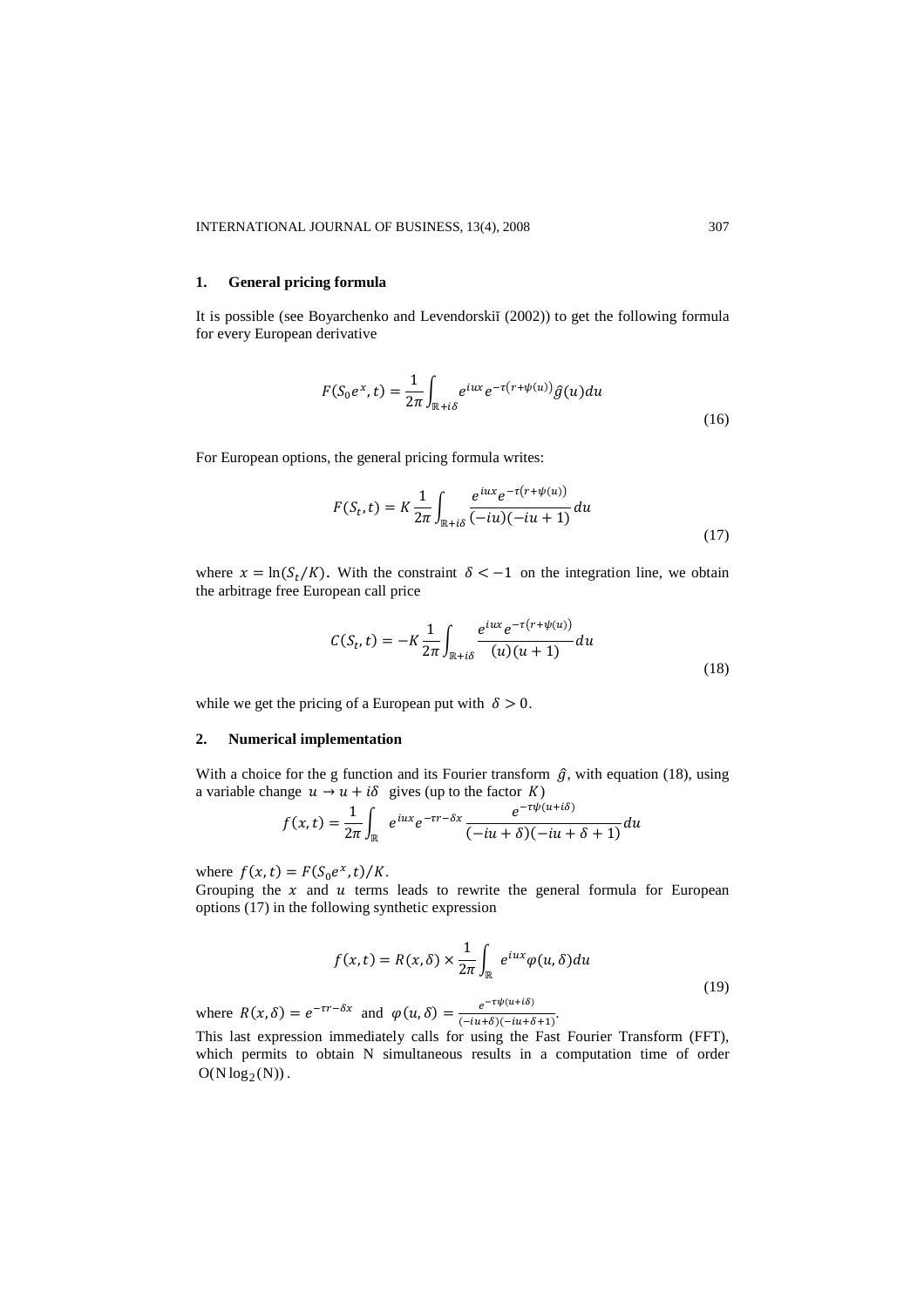# **IV. NUMERICAL ANALYSIS**

In this section, from a numerical viewpoint we revisit Kou model and its multiple jumps extension. We can only present in this latter case the Fourier method results for we do not have, as far as we know, explicit or quasi explicit formula. We postulate an initial value for the underlying asset of  $S_0 = 100$ , the constant interest rate is  $r = 0.05$ , the maturity is one half year  $\tau = 0.05$ , the diffusive coefficient  $\sigma = 0.16$ , the intensity  $\lambda = 1$  and we take the following values for the double exponential density  $p = 0.4, \lambda_1 = 10$ , and  $\lambda_2 = 5$ .

We consider two series:  $C_1$  and  $C_2$ . The first one corresponds to contracts  $C_1$  where exercise prices vary from 90 to 110 by a step of 2, while the second series of contracts  $C_2$  varies a little more than half a basis point precisely with a step of 0.615 %. We shall see later what the meaning of this series is.

### **A. Kou Semi Closed form Solution**

Table 1 gives European call prices. The convergence of the double series which intervenes to compute the probability (13) does not necessitate many terms. Experience shows that seven terms are sufficient to attain an absolute error less than  $10^{-6}$ . With thirteen terms our tests show that the relative error is never greater than10<sup>-16</sup>. These prices are reported in Table 1.

### **Table 1**  European call option pricing in Kou's double exponential jump diffusion model. Prices computed from formula (14) and rounded to the nearest to seven decimals.

|        |                                                                                                                            | Kou's double exponential model |              |
|--------|----------------------------------------------------------------------------------------------------------------------------|--------------------------------|--------------|
|        |                                                                                                                            | European call option           |              |
|        | $S_0 = 100$ , $r = 0.05$ , $\sigma = 0.16$ , $\tau = 0.5$ , $\lambda = 1$ , $p = 0.4$ , $\lambda_1 = 10$ , $\lambda_2 = 5$ |                                |              |
|        | series                                                                                                                     |                                | $C_2$ series |
| Strike | Call price                                                                                                                 | Strike                         | Call price   |
| 90.00  | 14.8118905                                                                                                                 | 97.00                          | 9.7789477    |
| 92.00  | 13.2764024                                                                                                                 | 97.60                          | 9.3989071    |
| 94.00  | 11.8139684                                                                                                                 | 98.20                          | 9.0253635    |
| 96.00  | 10.4346054                                                                                                                 | 98.80                          | 8.6586420    |
| 98.00  | 9.1473173                                                                                                                  | 99.41                          | 8.2990574    |
| 100.00 | 7.9594292                                                                                                                  | 100.02                         | 7.9469119    |
| 102.00 | 6.8760520                                                                                                                  | 100.64                         | 7.6024934    |
| 104.00 | 5.8997425                                                                                                                  | 101.26                         | 7.2660732    |
| 106.00 | 5.0303905                                                                                                                  | 101.88                         | 6.9379047    |
| 108.00 | 4.2653317                                                                                                                  | 102.51                         | 6.6182210    |
| 110.00 | 3.5996498                                                                                                                  | 103.14                         | 6.3072339    |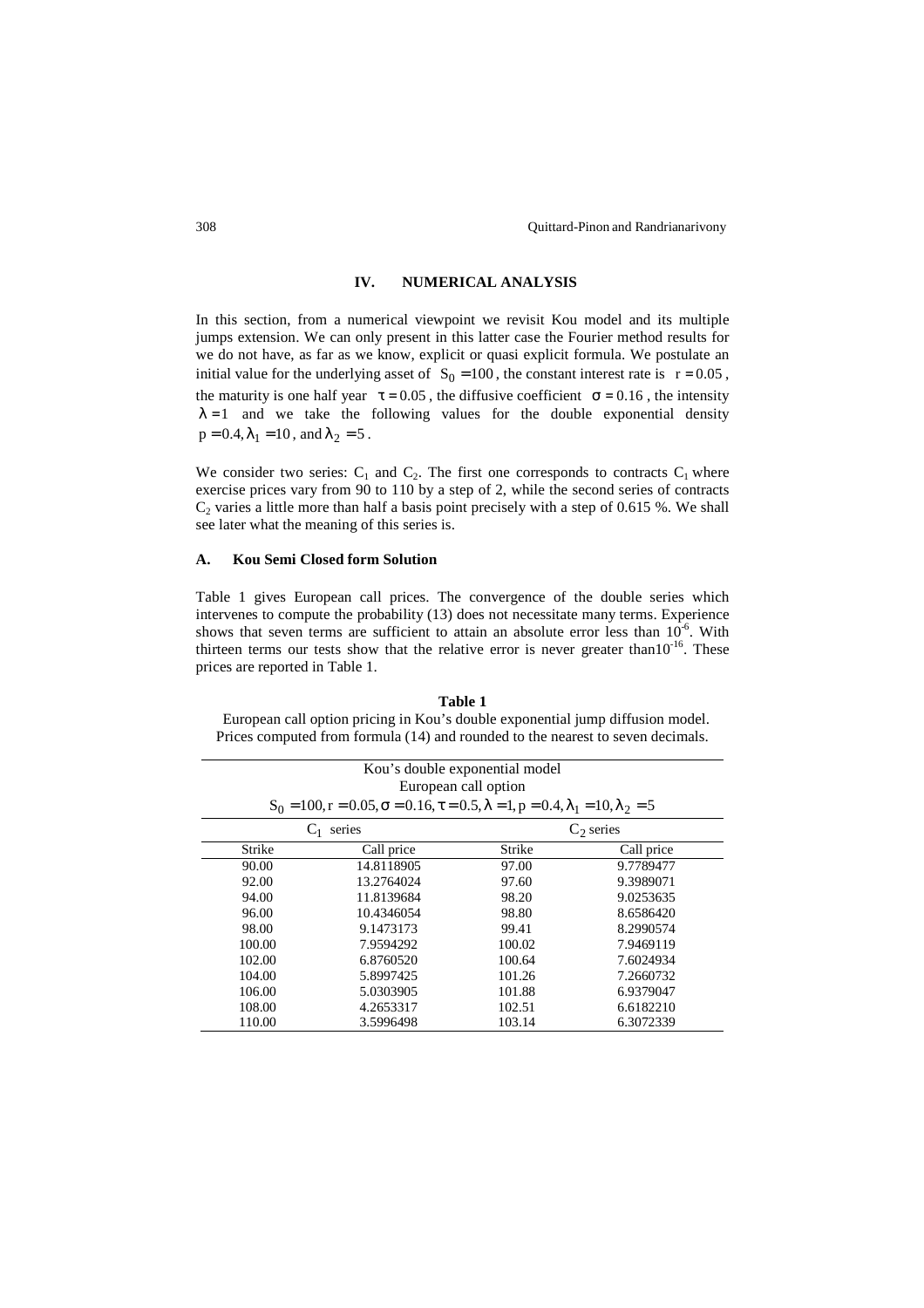The contract in the  $C_1$  series whose exercise price is  $K = 98$  corresponds to an example given by Kou (2002) where the option price is 9.14732, which is exactly what we obtain here, rounding to the nearest to five decimals.

## **B. Kou Model Results with FFT**

From equations (3) and (5), the Kou process characteristic exponent is

$$
\psi_Q(u) = -iau + \frac{\sigma^2}{2} - \lambda \left( \frac{p \lambda_1}{\lambda_1 - iu} + \frac{q \lambda_2}{\lambda_2 + iu} - 1 \right)
$$

where  $p+q=1$ ,  $\lambda_1 > 1$ ,  $\lambda_2 > 0$ , and convergence condition (6)  $-\lambda_1 < Im(u) < \lambda_2$ . In this case the equivalent martingale measure restriction writes:

$$
0 = r + \psi_Q(-i) = r - a - \frac{\sigma^2}{2} - \lambda \left( \frac{p \lambda_1}{\lambda_1 - 1} + \frac{q \lambda_2}{\lambda_2 + 1} - 1 \right),
$$

or:

$$
a = r - \frac{\sigma^2}{2} - \lambda \left( \frac{p \lambda_1}{\lambda_1 - 1} + \frac{q \lambda_2}{\lambda_2 + 1} - 1 \right).
$$

Figure 1 gives the volatility smile with the Kou model in contrast with the Black and Scholes model where the volatility is constant.

**Figure 1**  European call option prices and volatility smile – Kou model

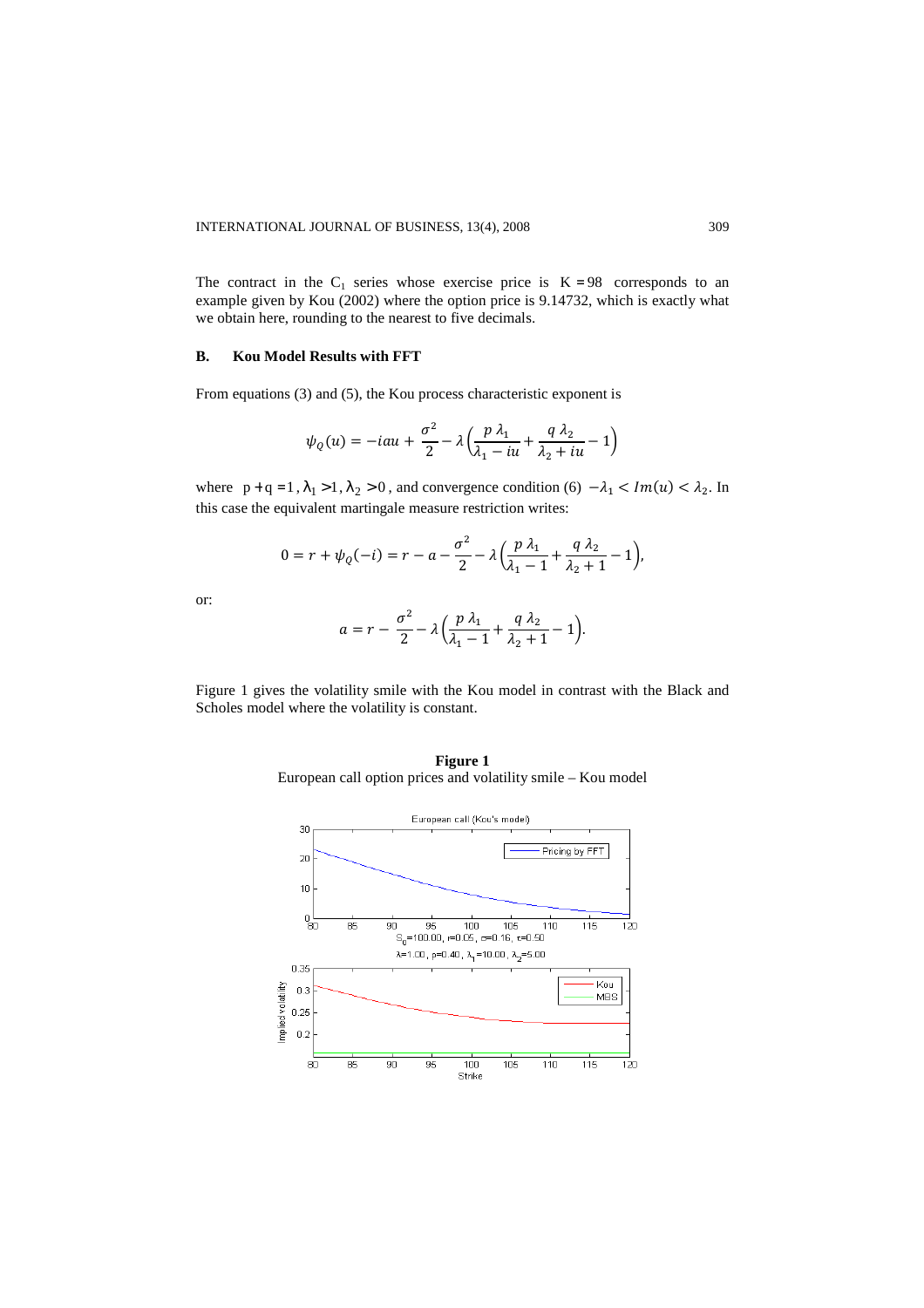In table 2 are the errors with respect to the semi closed formulae results given in Table 1 when using call formula (19). These options refer to the same contracts  $C_2$ and  $C_2$  as before. The chosen integration contour is  $\mathbb{R} + i\delta$  with  $\delta$  the midpoint of  $-\lambda_1$  and -1.

| Table 2                                                                               |
|---------------------------------------------------------------------------------------|
| Error made when pricing via fast Fourier transform against prices obtained from Kou's |
| semi-closed form formula.                                                             |

|              | Kou's double exponential model                                                                                             |        |                 |
|--------------|----------------------------------------------------------------------------------------------------------------------------|--------|-----------------|
|              | European call option – pricing by FFT                                                                                      |        |                 |
|              | $S_0 = 100$ , $r = 0.05$ , $\sigma = 0.16$ , $\tau = 0.5$ , $\lambda = 1$ , $p = 0.4$ , $\lambda_1 = 10$ , $\lambda_2 = 5$ |        |                 |
| $C_1$ series |                                                                                                                            |        | $C_2$ series    |
| Strike       | Error                                                                                                                      | Strike | Error           |
| 90.00        | $-1.51487e-008$                                                                                                            | 97.00  | 1.95399e-014    |
| 92.00        | $-1.60534e-008$                                                                                                            | 97.60  | $-7.10543e-015$ |
| 94.00        | $-1.16162e-008$                                                                                                            | 98.20  | 1.77636e-014    |
| 96.00        | -3.77282e-009                                                                                                              | 98.80  | 3.01981e-014    |
| 98.00        | 2.01567e-009                                                                                                               | 99.41  | 4.9738e-014     |
| 100.00       | 3.05118e-008                                                                                                               | 100.02 | 7.10543e-015    |
| 102.00       | 4.61735e-008                                                                                                               | 100.64 | 2.75335e-014    |
| 104.00       | 3.27544e-008                                                                                                               | 101.26 | 1.59872e-014    |
| 106.00       | 1.53197e-008                                                                                                               | 101.88 | 3.9968e-014     |
| 108.00       | 7.85505e-009                                                                                                               | 102.51 | 4.9738e-014     |
| 110.00       | 9.24877e-009                                                                                                               | 103.14 | 4.70735e-014    |

#### **Table 3**

 Performance comparison of the two approaches in Kou and Merton models. Time measured on a 2.8 GHz Pentium<sup>®</sup> 4 PC with 1 GB of memory.

| Model         | Time for 101 contrats | Mean time         | $N = 4096$<br><b>FFT</b> |
|---------------|-----------------------|-------------------|--------------------------|
| <b>Merton</b> | $\approx 0.73$ s      | $\approx 0.007$ s | $\approx 0.015$ s        |
| Kou           | $\approx$ 6 mn 40 s   | $\approx$ 4 s     | $\approx 0.016$ s        |

Computing times for these two approaches have been taken on a stock computer equipped with a Pentium<sup>®</sup> 4 processor running at 2.8 GHz and 1 GB of memory. The results are reported in table 3. The first column refers to computing time necessary to price one hundred contracts with Kou semi closed form formula. The second shows the average computing time to price each contract in this way. Then, the third column gives the computing time obtained with FFT algorithm using 4096 points. The code has been carried out with Matlab.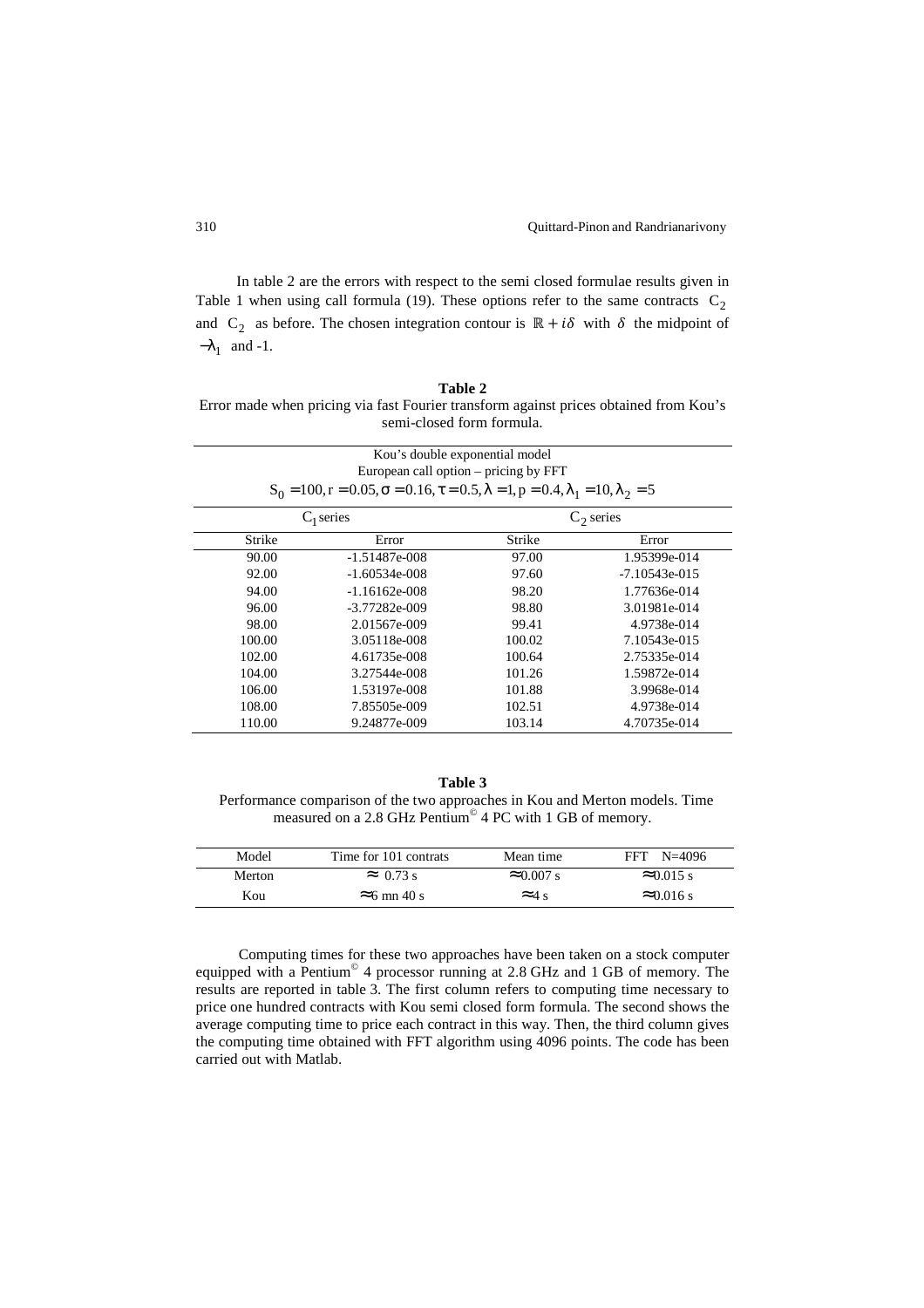### **C. Multiple Jumps Model Results with FFT**

We can now consider the equivalent martingale measure condition that the multiple jumps model must verify under  $Q$ . According to equations (3), (9) and (12), this restriction can be written as follows:

$$
0 = r - a - \frac{\sigma^2}{2} - \lambda \left( \sum_{i \in P} \frac{p_i \lambda_i}{\lambda_i - 1} + \sum_{i \in N} \frac{p_i \lambda_i}{\lambda_i + 1} - 1 \right),
$$

which implies:

$$
a = r - \frac{\sigma^2}{2} - \lambda \left( \sum_{i \in P} \frac{p_i \lambda_i}{\lambda_i - 1} + \sum_{i \in N} \frac{p_i \lambda_i}{\lambda_i + 1} - 1 \right).
$$

We kept for  $X$  the same parameters for the continuous part of the model as in the previous case. The parameters for the multiple jumps law are given in Table 4. The first jumps law presents a positive jump with a 0.4 probability. In the second law, there are no more positive jumps: the probability mass has been transferred on the lower parameter. It is well known that exponential variables with low parameters are the ones which have the more impact on option prices. This is because the mean of each exponential random variable, modelling the jumps, is the reciprocal of its parameter.

#### **Table 4**

Multiple exponential jumps laws. Each pair  $(p, \lambda)$  gives the probability p of a jump whose law is exponential with parameter  $\lambda$ .

| Jumps law | Positive jumps | Negative jumps                       |
|-----------|----------------|--------------------------------------|
| L1        | (0.4, 7)       | $(0.3, 5)$ - $(0.2, 7)$ - $(0.1, 9)$ |
| L٥        | None           | $(0.7, 5)$ - $(0.2, 7)$ - $(0.1, 9)$ |

Along  $C_1$  contracts prices, we also give implicit volatilities in Table 5. The underlying asset price is always  $S_0=100$  at initial time, the constant interest rate is r=0.05 and maturity  $\tau = 0.5$ . Here again, the computing time with FFT is around 0.015 second while the asset price process is more general than the original Kou model, which is costly in computing time with our code.

If prices obtained with law  $L_2$  are above the prices with law  $L_1$  up to the contract with exercise price 106, it is the inverse which prevails after this threshold. We have the same phenomenon with implicit volatilities. Let us note in both cases that the implicit volatility is more important than the a priori volatility of the classical model. It presents a pronounced convexity with respect to the exercise price with  $L_1$  law but this effect is less important for  $L_2$  law. Anyway it is not constant, and we find back the empirical observations already made on market data at the beginning of this study.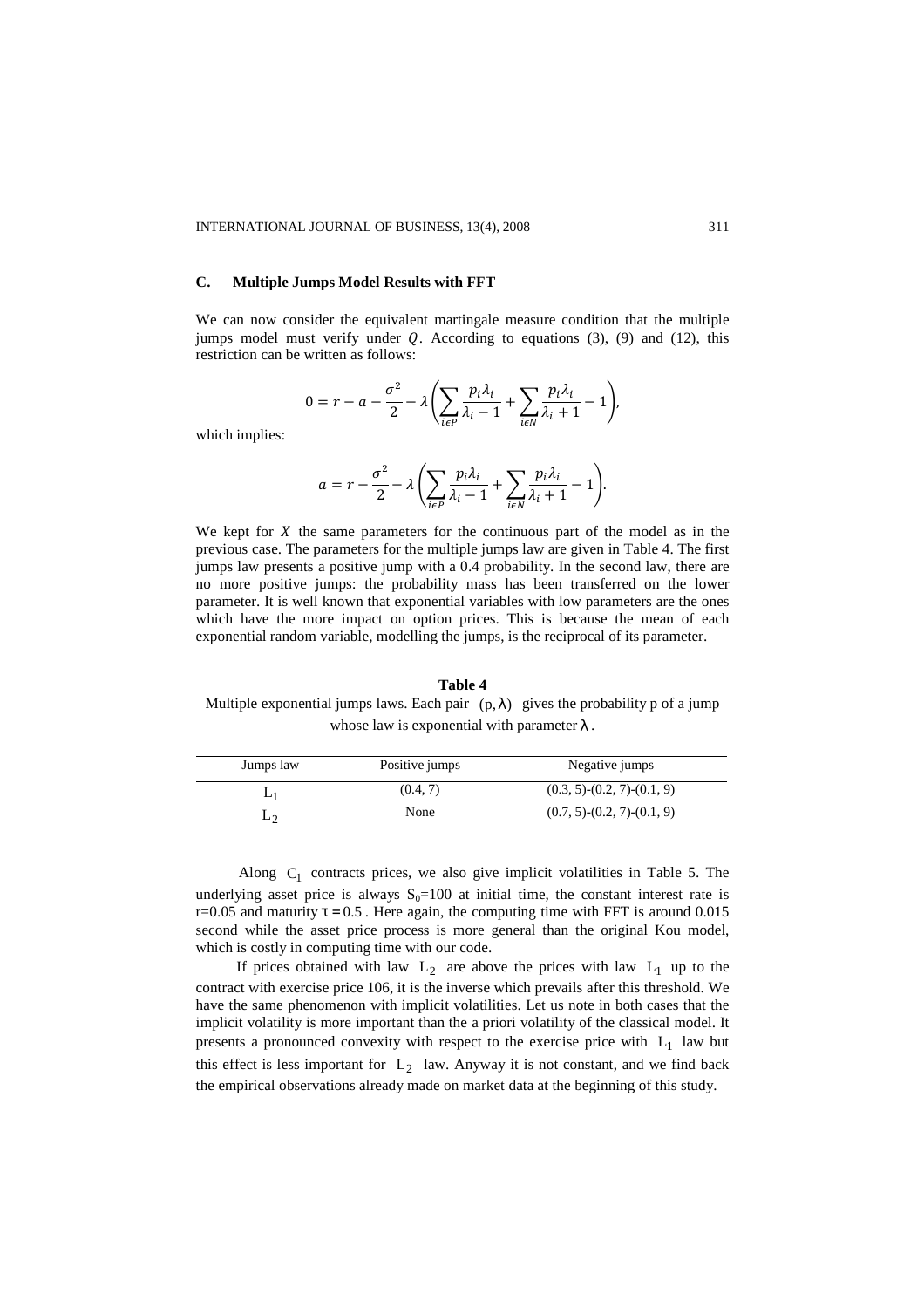Quittard-Pinon and Randrianarivony



**Figure 2**  Volatility smiles – Multiple jumps model.

# Call options on the  $C_1$  contracts series and corresponding implied volatilities in the **Table 5**  new multiple exponential jumps model.

|           |            | Multiple exponential jumps model<br>European call option                  |            |            |  |
|-----------|------------|---------------------------------------------------------------------------|------------|------------|--|
|           |            | $S_0 = 100$ , $r = 0.05$ , $\sigma = 0.16$ , $\tau = 0.5$ , $\lambda = 1$ |            |            |  |
| Jumps law |            | $L_1$                                                                     |            | $L_2$      |  |
| K         | Price      | Volatility                                                                | Price      | Volatility |  |
| 90.00     | 14.5478818 | 25.549 %                                                                  | 15.3323568 | 29.291 %   |  |
| 92.00     | 13.0393977 | 25.041 %                                                                  | 13.8074665 | 28.445 %   |  |
| 94.00     | 11.6145671 | 24.612 %                                                                  | 12.3414812 | 27.631 %   |  |
| 96.00     | 10.2828945 | 24.262 %                                                                  | 10.9427522 | 26.856 %   |  |
| 98.00     | 9.0521296  | 23.989 %                                                                  | 9.6197015  | 26.123 %   |  |
| 100.00    | 7.9276887  | 23.790 %                                                                  | 8.3803040  | 25.438 %   |  |
| 102.00    | 6.9122876  | 23.662 %                                                                  | 7.2315400  | 24.801 %   |  |
| 104.00    | 6.0058246  | 23.601 %                                                                  | 6.1788850  | 24.215 %   |  |
| 106.00    | 5.2055082  | 23.604 %                                                                  | 5.2259009  | 23.677 %   |  |
| 108.00    | 4.5061915  | 23.667 %                                                                  | 4.3739751  | 23.186%    |  |
| 110.00    | 3.9008541  | 23.787 %                                                                  | 3.6222355  | 22.739 %   |  |

# **D. Discussion**

We see in Table 2 that prices obtained via formula  $(19)$  using a FFT with points are very accurate. Let us also remark that, for the obtained prices for contracts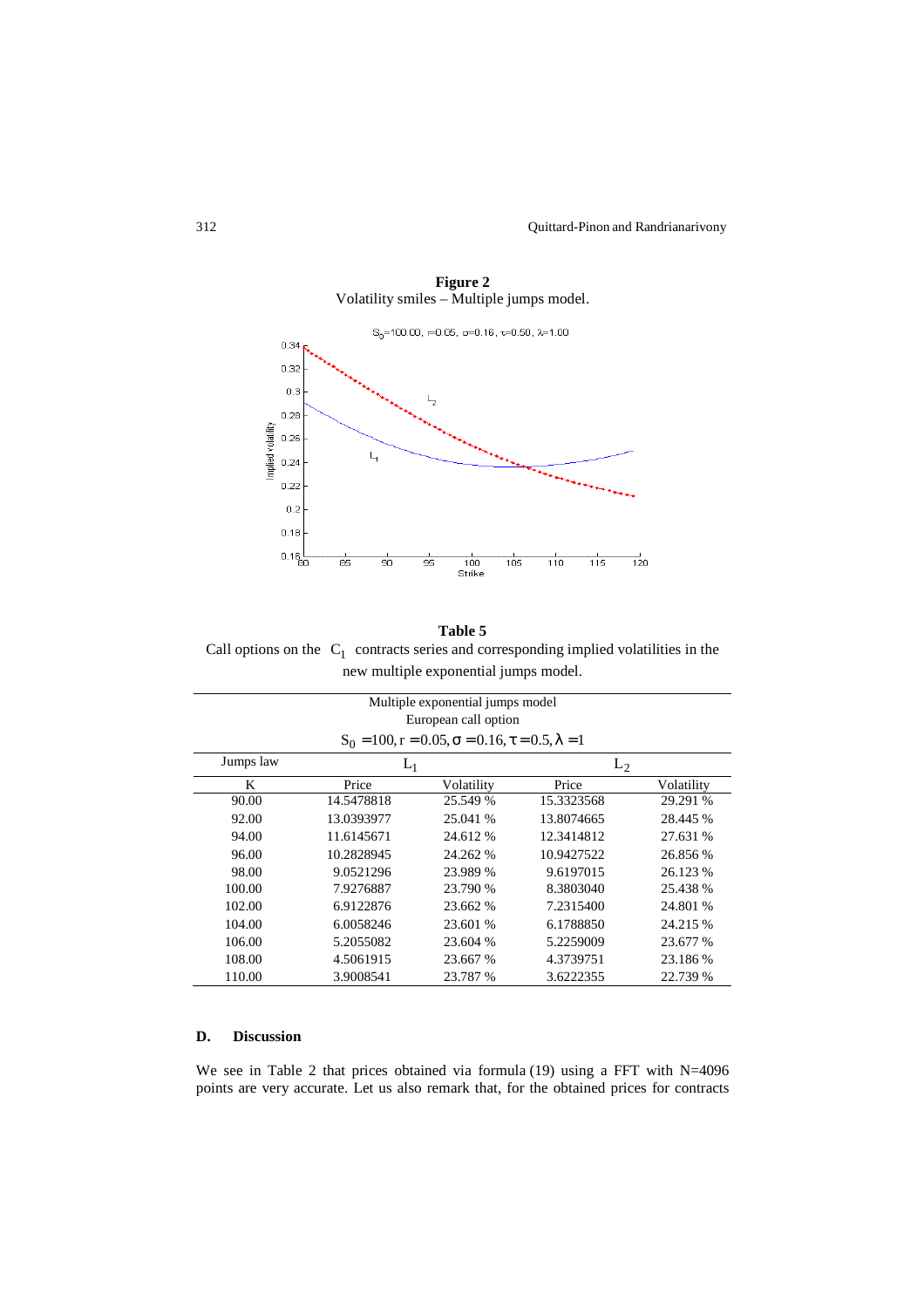$C_1$  where a cubic spline has been used to interpolate FFT prices, the maximum error is never above  $10^{-7}$ . Series  $C_2$  corresponds to contracts which are direct FFT output. We must emphasize that the error, in this case, is always under  $10^{-13}$ .

As far as performance is concerned, we see on the two first columns in table 3 the important computing time cost due to the use of special function intervening in Kou formula. For example if we compute option prices with Merton model, it is nearly 500 times faster than in Kou model.

In the third column, we see that the computing time using FFT with 4096 points is always less than 2/100 second whatever the considered model. In fact, once N is chosen, the computing cost remains stable. With more than ten contracts, in our experiment the FFT method outperforms the semi explicit approach. If you had only one contract to price the FFT method performs at least as well as its challenger.

### **V. CONCLUSION**

In this article we have shown that generalized Fourier approach associated with FFT gives a very powerful tool to price European options in jump diffusion models. It avoids indirect modifications of option payoffs to ensure integration convergence as is the case in Carr and Madan (1998) and in Benhamou's (2000) papers. We introduce a new model with multiple exponential jumps which extends Kou process this process as well as the original Kou process are used in our study as benchmarks to test the suggested method. The numerical analysis shows that it gives very fast and accurate results, furthermore it is easier to implement than the Kou algorithm. This method is very general and could be, as shown by Boyarchenko and Levendorskiĭ (2002), applied for other underlying processes whenever the Laplace exponent is known. An immediate application for the speed and accuracy of this method is its use in calibration of Lévy processes.

### **REFERENCES**

- Abramowitz, M. and Stegun, I., 1974, *Handbook of Mathematical Functions with Formulas, Graphs, and Mathematical Tables*, ed., Dover Publications, New York.
- Asmussen, S., 2000, "Ruin Probabilities", *Advanced Series of Statistical Science and Applied Probability*, World Scientific. Vol. 2.
- Benhamou, E., 2000, "Option pricing with Lévy processes", Working paper.
- Boyarchenko, S. and Levendorskiĭ, S., 2002, "Non-Gaussian Merton-Black-Scholes Theory", *Advanced Series on Statistical Science and Applied Probability*, World Scientific, Vol. 9, London.
- Carr, P. and Madan, D.B., 1998, "Option Valuation Using the Fast Fourier Transform", *Journal of Computational Finance* 2, 61–73.
- Cont, R. and Tankov, P., 2004, *Financial Modelling with Jump Processes*, 2<sup>nd</sup> Ed., Chapman & Hall/CRC Press, London.
- Kou, S.G., 2002, "A Jump-Diffusion Model for Option Pricing", *Management Science* 48, 1086–1101.
- Le Courtois, O. and Quittard-Pinon, F., 2007, "Risk-Neutral and Actual Default Probabilities with An Endogenous Bankruptcy Jump-Diffusion Model", *Asia-Pacific Financial Markets* 13, 11–39.